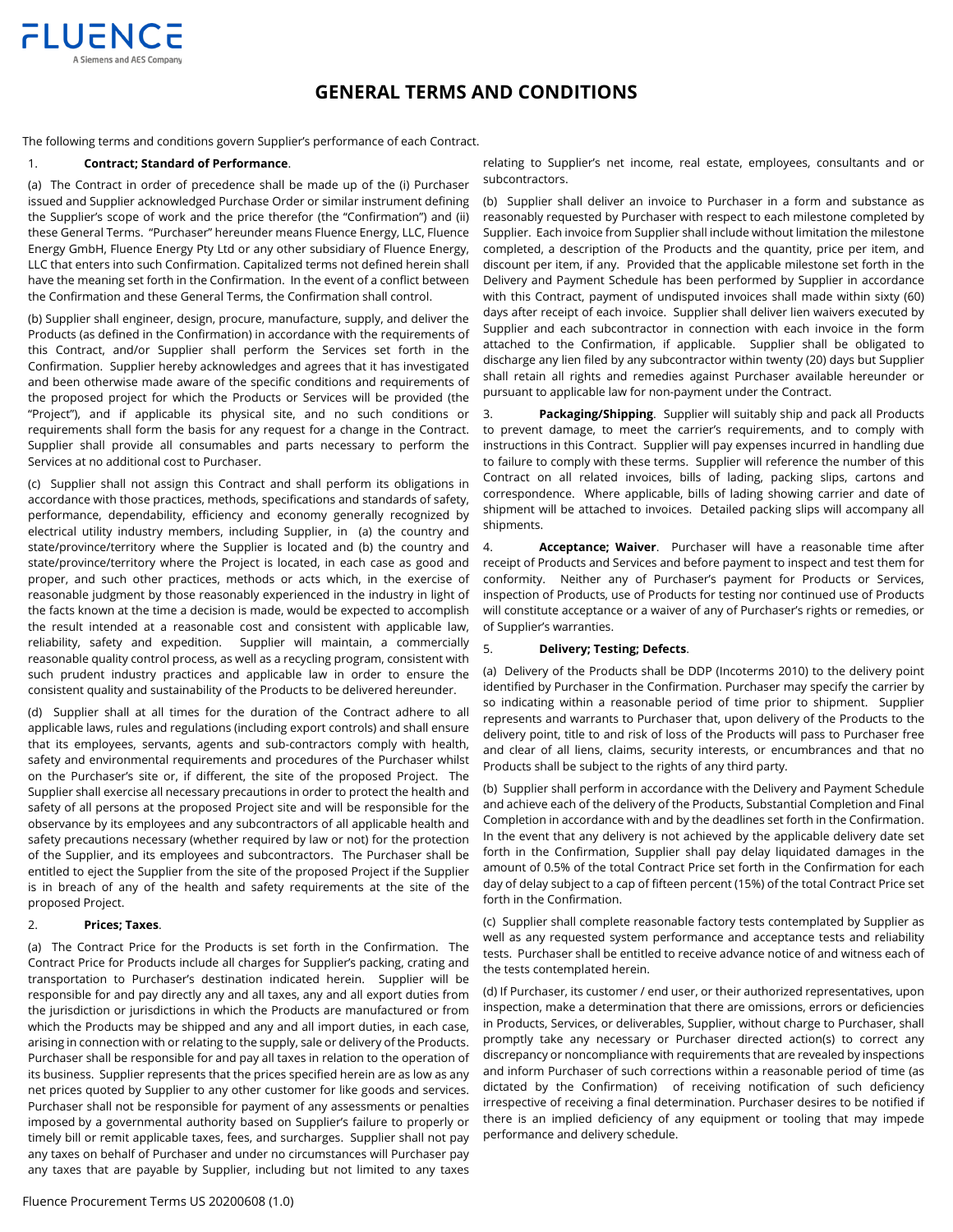(e) When defects cannot be corrected by Supplier in a timely manner, Purchaser may: (i) require Supplier to take necessary action to ensure that future performance within the construction period conforms to Purchaser's requirements; (ii) reduce the price to reflect the reduced value of the Services performed or Products provided; and, (iii) if not possible to remedy under (i) or (ii), re-procure the Product or Service in question at Supplier's expense for documented reasonable costs.

#### 6. **Warranties**.

(a) **General Warranty for Products**. Supplier warrants that all Products are new, are not used or refurbished, are free from defects in design, materials and workmanship, and conform to all specifications, The foregoing warranty shall last from the date the applicable Product is delivered until (a) for Projects involving a customer facility with a "substantial completion" date, until the date that is three (3) years after substantial completion, or (b) for all other Projects, until the date that is four (4) years after delivery of the Product or Service.

If there is a failure of, or defect in, Supplier's Products, , Purchaser shall share the status of the failure or defect with Supplier. Supplier shall investigate the failure or defect and report its findings within 36 hours of receipt of notice from Purchaser.

Supplier shall obtain all necessary visas or similar travel and work authorizations for its relevant team to be able to be present at the Project site to remedy breaches of Supplier's warranty.

No later than 10 business days after Purchaser's notice of a failure or defect, Supplier shall fully correct and remediate such failure or defect. Supplier shall perform all corrective work in accordance with the Specifications.

Supplier shall perform the corrective warranty work with appropriately trained personnel under supervision of Supplier's representative.

Supplier further warrants that it will convey to Purchaser good title to Products, free from all claims, liens and encumbrances, upon delivery.

If breaches of the foregoing warranties are discovered before the relevant Product or Service is utilized by Purchaser, Purchaser will have the additional right to reject the Products and to cancel this Contract, as set forth in Section 7, without prejudice to any other rights and remedies.

This warranty shall be freely assignable by Purchaser to any customer of Purchaser. Purchaser shall be entitled to purchase an extension of the warranty set forth above for up to seven additional one-year periods at the cost set forth in the Confirmation by delivery of notice and Purchase Order at least 60 days prior to the end of the then-applicable warranty period.

(b) **Performance Warranties**. Supplier warrants that all Products shall perform in accordance with the performance guaranties attached to the Confirmation. The foregoing warranty shall last from the date the applicable Product is delivered until (a) for Projects involving a customer facility with a "substantial completion" date, until the date that is three (3) years after substantial completion, or (b) for all other Projects, until the date that is four (4) years after delivery of the Product or Service.

An annual performance test shall be jointly performed and witnessed by Purchaser and Supplier to document that equipment satisfies the performance guaranties. Tests may be performed more frequently if Product performance is not meeting designated targets. If the test reflects the Product is not satisfying the performance guarantees, Supplier shall repair or replace any underperforming Products at its cost within 20 days of notice of non-performance.

This warranty shall be freely assignable by Purchaser to any customer of Purchaser. Purchaser shall be entitled to purchase an extension of the warranty set forth above for up to seven additional one-year periods at the cost set forth in the Confirmation by delivery of notice and Purchase Order at least 60 days prior to the end of the then-applicable warranty period

(c) **General Warranty for Services**. Supplier represents and warrants that any Services related to the Products will be performed in a highly professional, workmanlike manner, with the degree of skill and care that is required by current, good and sound professional procedures; that Services will be completed on time and in accordance with applicable Specifications and will be correct and appropriate for the purposes contemplated in this Contract; and that the performance of Services will not conflict with, or be prohibited in any way by, any other agreement or statutory restriction. Supplier, at its sole cost and expense, shall remove or render harmless, or take other actions necessary to remedy in accordance with applicable law the hazards associated with any hazardous substance brought onto, released or exacerbated at the site by or in connection with the performance of this Contract and any hazardous condition created or exacerbated by Supplier or its subcontractors or vendors.

(d) **Warranty Against IP Infringement and License**. Supplier represents and warrants that the Products and Services will not violate or infringe any patent, trademark, service mark, trade secret, copyright, moral right or other proprietary right ("Intellectual Property") of any third party; that the Products and Services will not contain libelous matter or violate any privacy or publicity rights of any person or other legal entity; and that Purchaser's proposed use of Products and Services will not violate any such rights or any applicable law or regulation. Supplier hereby grants to Purchaser, its successors and assigns, the royalty-free, non-exclusive right and license under any IP owned by Supplier, or with respect to which Supplier has a right to grant such rights and licenses, to the extent required by Purchaser to operate and maintain the Products. Supplier shall likewise grant Purchaser access to future IP developed for the Products purchased under the Contract, including but not limited to any relevant or beneficial software upgrades.

7. **Cancellation for Cause**. Time is of the essence. Purchaser reserves the right to cancel this Contract, in whole or in part, upon written notice to Supplier if: in Purchaser's judgment, Supplier fails to proceed expeditiously with delivery or performance; Products or Services fail to conform to any warranties; Supplier fails to perform or otherwise breaches this Contract; or an event occurs that has a material adverse impact on Supplier's financial condition. In the event of any such cancellation, Purchaser reserves the right, without prejudice to any other rights: (a) to refuse delivery of Products or performance of Services; (b) to return to Supplier any Products already accepted and recover from Supplier all payments made for Products and freight, storage, handling and other expenses Purchaser incurs and to be relieved from liability for any future payment to Supplier; (c) to recover any payments to Supplier for undelivered or returned Products or for Services to be performed; and (d) to purchase replacement goods and services elsewhere and charge Supplier for any resultant losses. Supplier may not replace any returned Products without Purchaser's written replacement order. Purchaser will return nonconforming Products to Supplier freight collect. Risk of loss will pass to Supplier upon Purchaser's delivery of Products to the common carrier. In addition to the right to cancel, upon the occurrence and during the continuance of a breach by Supplier as described above, Purchaser may, by written notice to Supplier, suspend all or any part of the Contract at any stage of its progress until such default is cured. Supplier shall not be entitled to any increased costs or any extension to the time for performance during such period of suspension. Purchaser shall pay Supplier in accordance with the terms of the Contract any amounts due and payable for all obligations performed in conformance with the terms of the Contract prior to the effective date of such suspension.

8. **Cancellation, Changes and Suspension without Cause**. Purchaser reserves the right to reschedule any delivery or suspend this Contract at any time prior to shipment of Products or prior to the provision of Services and not be subject to any charges as a result of such rescheduling or suspension except for a reasonable storage fee that is equivalent to Supplier's expense occurred during the suspension period in order to maintain the Products intact. Purchaser may cancel any Contract or any part of a Contract for its own convenience on notice to Supplier. Supplier shall immediately stop, and cause its suppliers or subcontractors to stop, all work related thereto. To the extent that Products have been produced specifically to fill the Contract, Purchaser shall pay Supplier a reasonable cancellation fee consisting of a percentage of the price equivalent to the percentage of work performed prior to the notice of cancellation. Purchaser shall have no obligation for work done after the notice or for work done that Supplier could reasonably have avoided. Such fee shall be Supplier's sole remedy for such cancellation.

9. **Indemnity**. To the fullest extent permitted by law, the Supplier shall indemnify, defend and hold harmless Purchaser and its affiliates and the employees, directors, officers, liabilities, interest, attorneys' fees, demands, assessments, judgments, costs and expenses (collectively, "Claims") of whatsoever kind or nature arising out of or in connection with the performance or failure to perform by the Supplier under this Contract, including (a) possession, use, sale, or resale of Products, including infringement or misappropriation of Intellectual Property (except to the extent that the Product was manufactured by Supplier to Purchaser's design or Specifications, if Supplier's compliance with such design or Specifications necessarily and solely gives rise to such claims), and violation of privacy and publicity rights; (b) personal injury (including death), property damage,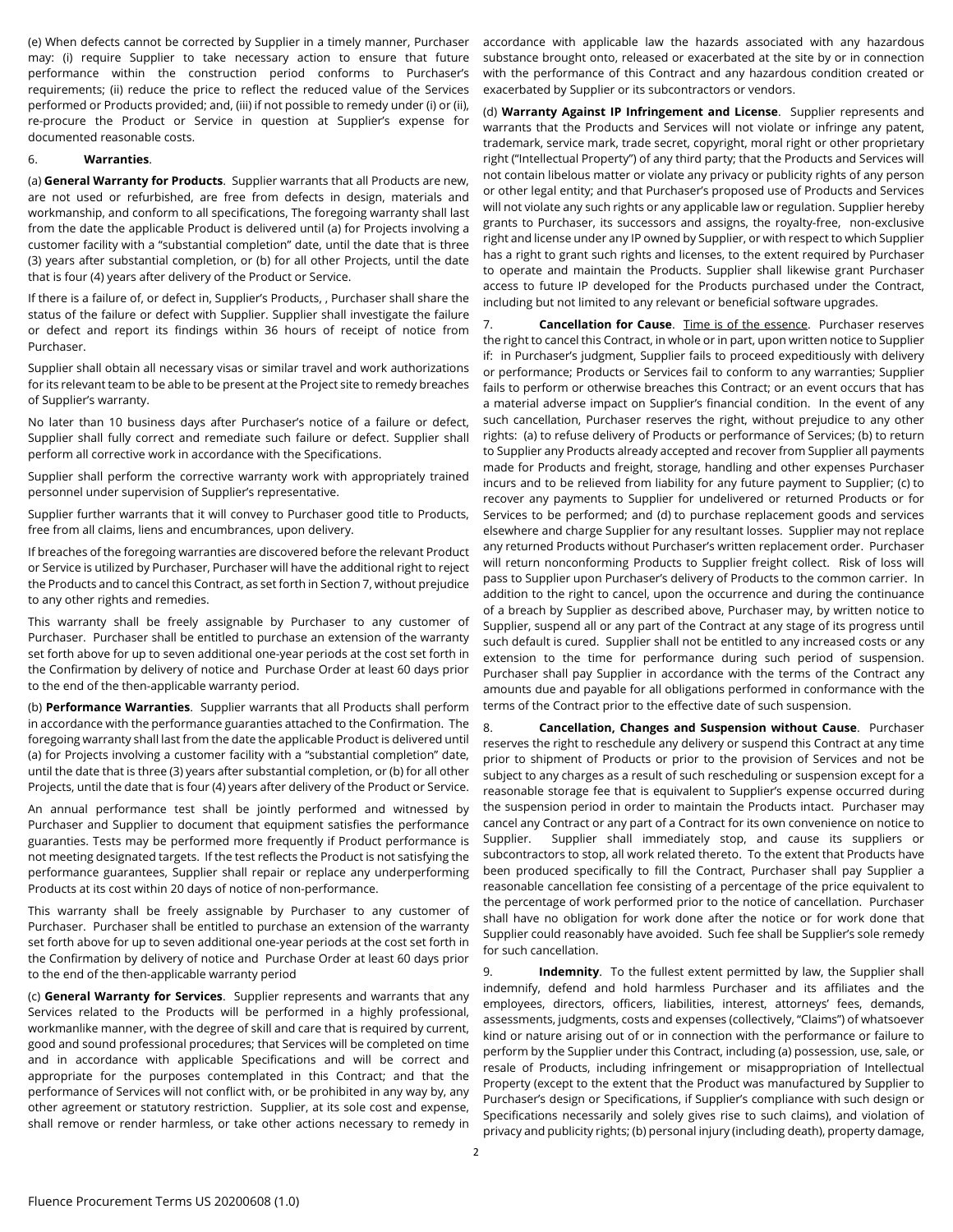or any other damage resulting from (or claimed to result from), in whole or in part: (1) any defect in the Products, (2) Supplier's breach of any express or implied warranty, or (3) violation of any law, order, rule, or regulation; (c) any act or omission of Supplier or its directors, officers, employees, agents, or subcontractors ("Supplier Related Parties"); and (d) any failure of Supplier to pay taxes for which it is responsible. The Supplier's aforesaid indemnity and hold harmless obligations, or portions or applications thereof, shall apply even in the event of the fault or negligence, whether active or passive, or strict liability of the parties released, indemnified or held harmless to fullest extent permitted by law, but in no event shall they apply to liability caused by the willful misconduct or sole negligence of the party released, indemnified or held harmless. Except to the extent caused by the negligence or willful misconduct of Supplier or any Supplier Related Parties, Purchaser shall indemnify and hold harmless Supplier and Supplier Related Parties against and from any and all claims, losses, costs, damages, judgments, penalties, and liabilities of any kind (including attorneys' fees) arising out of the Purchaser's violation of any law, order, rule, or regulation or any failure of Purchaser to pay taxes for which it is responsible.

10. **Remedies and Limitation of Liability**. All rights and remedies in this Contract are cumulative and are in addition to, and not in lieu of, all rights and remedies provided at law or in equity. **IN NO EVENT WILL EITHER PARTY BE LIABLE TO THE OTHER PARTY FOR ANY INCIDENTAL, INDIRECT, SPECIAL OR CONSEQUENTIAL DAMAGES ARISING OUT OF OR IN CONNECTION WITH THIS TRANSACTION, INCLUDING LOSS OF PROFITS. NOTHING HEREIN SHALL LIMIT THE LIABILITY OF A PARTY FOR THIRD PARTY CLAIMS FOR WHICH THE PARTY INDEMNIFIES THE OTHER PARTY PURSUANT TO SECTION 9.**

11. **Insurance**. Supplier shall obtain and maintain policies providing the following insurance in the following amounts: (1) commercial general liability insurance, including products and completed operations insurance, contractual liability insurance, sudden and accidental pollution insurance with respect to all contracts with Purchaser covering personal injury and property damage liability with limits of not less than \$2,000,000 per occurrence and in the aggregate; (2) statutory workers' compensation insurance with statutory limits for the states where the Products are produced by the Supplier; (3) employer's liability insurance with limits of not less than \$1,000,000 per accident/per employee; (4) business automobile liability insurance for all owned, hired or used vehicles covering bodily injury liability with limits of not less than \$1,000,000 per occurrence and in the aggregate; 5) excess general liability with a limit of no less than \$10,000,000 per occurrence and in the aggregate (such limit may be achieved through increase of limits in underlying policies to reach the level of coverage shown here); and (6) any insurance required by any employee benefit act or any other applicable statute or governmental regulation. All such policies shall be in form and with insurance carriers with, at a minimum, a current A.M. Best rating of "A-VIII." Supplier shall cause Purchaser to be designated as an additional insured under each section of the business automobile policy, the commercial general liability policy, and the excess general liability policy. Each such policy shall provide, among other things (I) that the insurer waives all rights of subrogation and recovery against the Purchaser as well as against the officers, directors, stockholders, agents and employees and customers of Purchaser; (ii) that thirty (30) days' prior written notice of cancellation to the Purchaser must be given before cancellation of the policy will be effective; and (iii) that a severability of interests or cross-liability clause is included where applicable. All insurance required hereunder shall be primary as respects to any claims or liabilities and any insurance maintained by Purchaser shall be excess and non-contributing. Within ten (10) days of the Effective Date Supplier will submit a duly signed certificate of insurance for the required insurance coverage. A renewal certificate shall be provided prior to the expiration of any required insurance coverage.

12. Supplier may locate and procure the services of such subcontractors as in Supplier's reasonable judgment may be necessary to complete Supplier's duties and obligations pursuant to the Contract; provided, however, that no such engagement shall relieve Supplier of any of its duties, responsibilities, obligations or liabilities hereunder; provided further, that all subcontractors shall be approved in writing by Purchaser, such approval not to be unreasonably withheld. Supplier shall be solely responsible for the acts, omissions or defaults of its subcontractors. Nothing in the Contract shall be construed to impose on Purchaser any obligation, liability or duty to a subcontractor. No subcontractor shall be deemed a third party beneficiary of the Contract. Notwithstanding the foregoing, each subcontract that Supplier is entering into shall contain a provision that, in the event the Contract is terminated, would allow assignment of such subcontract to Purchaser (but only for those subcontracts regarding which Purchaser accepts the assignment thereof by notifying the subcontractor in writing) or to another contractor that replaces Supplier as designated by Purchaser.

13. **Performance Security**. Within ten (10) days of the date the Contract, Supplier shall furnish to Purchaser a letter of credit payable on demand in Dollars from an Acceptable Credit Provider in form and substance reasonably acceptable to Purchaser, for an amount equal to twenty percent (20%) of the Contract Price (the "Performance Security"). The Performance Security shall be reduced to five percent (5%) of the Contract Price upon Supplier's achievement of Final Completion. Supplier shall maintain the Performance Security through the initial warranty period set forth above. Purchaser shall be entitled to draw on the Performance Security (a) for any damages or other amounts it reasonably believes it is entitled to collect from Supplier pursuant to this Contract; (b) Purchaser does not receive proof of replacement of the Performance Security reasonably satisfactory to it at least thirty (30) days prior to the expiration date of the Performance Security; or (c) the issuer of the Performance Security no longer qualifies as an Acceptable Credit Provider. "Acceptable Credit Provider" means an office located in the U.S. of a bank or trust company or branch thereof that (a) has both a short-term deposit rating of at least P1 by Moody's and Al by S&P and a long-term deposit rating of at least Aa3 by Moody's and AA by S&P and (b) is acceptable to Purchaser.

14. **Miscellaneous.** (a) Supplier is providing Products and Services as an independent contractor. (b) Any waiver by the Purchase of any provision of this Purchase order will not be valid and enforceable unless it is in writing and signed by an authorized signatory of the Purchase and a waiver by either party of any provision of this Contract will not be construed as a waiver of any succeeding breach thereof or any other provision of this Contract. (c) If any provision of this Contract is for any reason declared invalid, illegal or unenforceable, such invalidity, illegality or unenforceability will not affect any other provision of this Contract. In such event, the parties will promptly substitute for such provision an enforceable provision that preserves the original intentions of the parties to the maximum extent possible in accordance with applicable law. (d) Without Purchaser's prior written consent, Supplier will not disclose to any third party the fact that Supplier has contracted to provide Products to or perform Services for Purchaser nor disclose any details connected with this Contract. (e) Notice shall be given in writing and signed by an authorized signatory of the sender and shall be delivered to the individuals named on the front of this Contract by overnight courier. (f) Without Purchaser's prior written consent, Supplier's assignment of rights or delegation of duties arising under this Contract is void. (g) All representations and warranties of Supplier set forth the Contract will be binding upon Supplier and its successors and assigns and will inure to the benefit of Purchaser, its successors and assigns, and all persons to whom Products may be resold or loaned. All representations and warranties of Purchaser set forth the Contract will be binding upon Purchaser and its successors and assigns and will inure to the benefit of Supplier, its successors and assigns.

15. **Publicity; Confidentiality; Intellectual Property.** Except as required by law or deemed necessary under applicable federal or state securities laws or regulations, neither party will use the name, image, or likeness of the other party, its representatives, or its facilities or other property (including any pictures or video in the possession of either party), in connection with any marketing, publicity, or disclosures of any other kind without the prior written approval of the other party. Each party shall keep confidential any Intellectual Property, technical, process, commercial, customer or economic information of the other party, including without limitation, such information derived from drawings, Specifications and other data or embodiments of Intellectual Property furnished by the other during or prior to the term hereof. Without limiting the generality of the foregoing, Supplier shall keep confidential all information about the customers of Purchaser and such customers' Projects and other business activities. Neither party may disclose, use, or copy such information, except as required for the performance of this Contract or as may be required by law, and each shall use commercially reasonable efforts to prevent any unauthorized disclosure, use, or copying. These obligations shall not apply to information that (a) is or becomes publicly known (other than through a breach of this provision), (b) was already known by a party prior to receiving it, or (c) is acquired without obligation of confidentiality from a third party who is not under an obligation of confidentiality and is not misappropriating or infringing the non-disclosing party's Intellectual Property rights. Nothing in this Section 15 shall prohibit either party from disclosing to relevant governmental authorities the information that is legally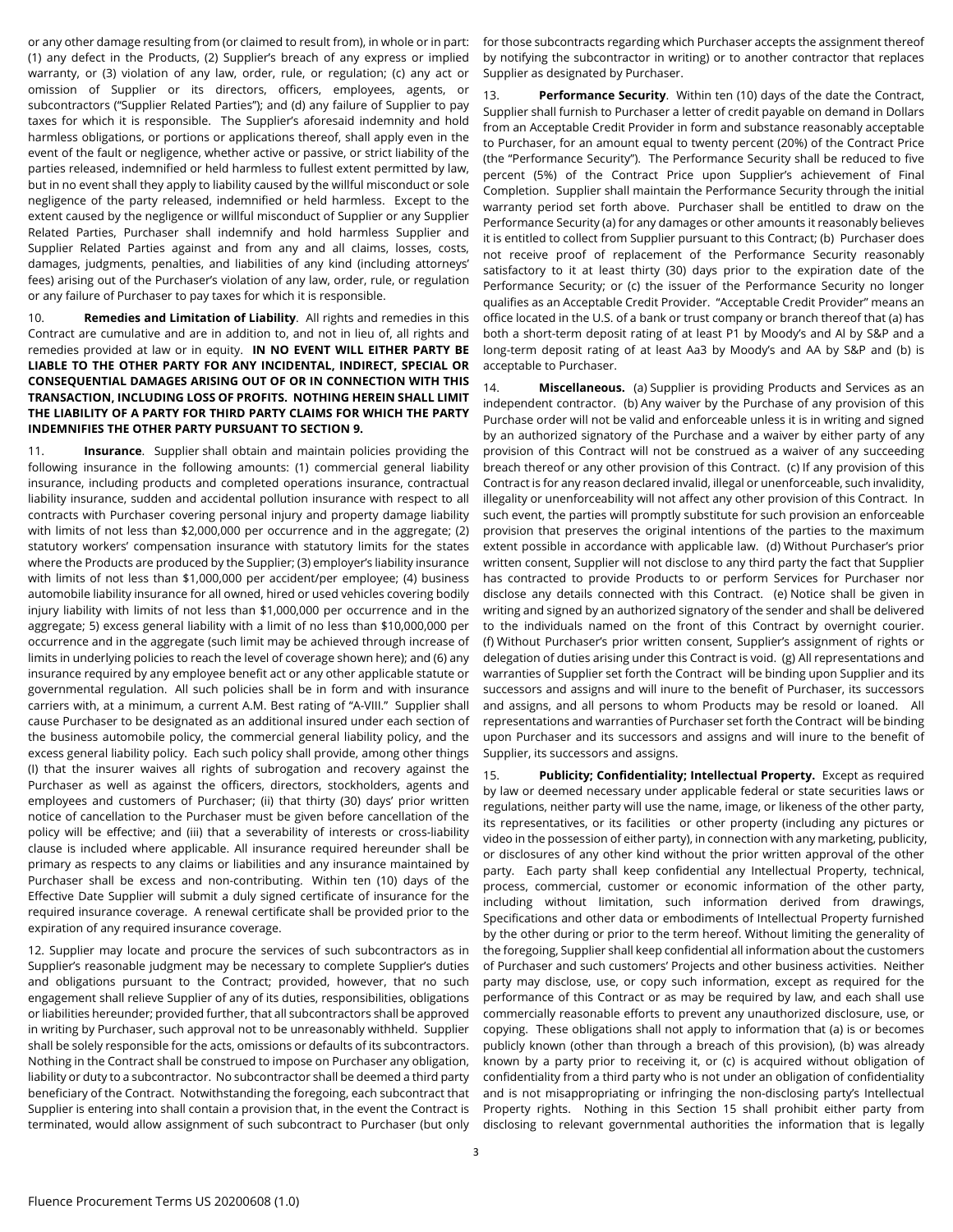required, including in connection with such party's application for permits, or making any disclosure otherwise required by law; provided that the disclosing party will (a) provide prior notice to the non-disclosing party about disclosing party's intention to disclose to governmental authorities or other third parties the non-disclosing party's Intellectual Property, to allow the non-disclosing party a reasonable opportunity to protect such information from disclosure, and (b) use commercially reasonable efforts to protect from disclosure to governmental authorities or other third parties the non-disclosing party's Intellectual Property. Existing Intellectual Property owned or controlled by Purchaser shall remain the sole property of Purchaser and Supplier shall not incorporate, rely on or refer to confidential information or Intellectual Property of Purchaser except in connection with this performance of this Contract. Existing Intellectual Property owned or controlled by Supplier shall remain the sole property of Supplier. Upon payment therefor, the copies and other tangible embodiments of any work, data, documents and other material prepared by or on behalf of Purchaser, Supplier, and any of their respective employees, consultants, and agents in connection with this Contract, including, without limitation, all draft and complete work products (collectively, the "Work Product") shall become the exclusive property of Purchaser. To the greatest extent possible, any Work Product and all intellectual property created by Supplier in the course of, or in connection with, Supplier's work hereunder shall belong solely to Purchaser, and without limiting the generality of the foregoing statement shall be deemed to be a "work made for hire" (as defined in the United States Copyright Act, 17 U.S.C.A. §101 et seq., as amended) and owned exclusively by Purchaser. Supplier hereby unconditionally and irrevocably transfers and assigns to the Purchaser all right, title and interest in or to any Work Product and all intellectual property created by Supplier in the course of, or in connection with, Supplier's work hereunder. Upon Purchaser's request, Supplier shall execute and deliver such instruments of assignment and transfer as Purchaser may request to give full force and effect to Purchaser's ownership rights in such intellectual property and Work Product.

16. **Code of Conduct Compliance.** Supplier agrees to comply with the principles and requirements of Purchaser's 'Supplier Code of Conduct' and related provisions (collectively, the "Code of Conduct") included in Exhibit A provided below. The Code of Conduct may be revised and updated from time to time.

17. **FAR/DFAR Compliance.** If applicable and as stated in the Confirmation, Federal Acquisition Regulations (FAR) and Defense Federal Acquisition Regulations (DFAR) clauses are hereby incorporated by reference into this Contract with the same force and effect as if they were stated in full text.

18. **Termination for Cause**. In addition to the rights afforded Purchaser under Section 7 above, this Contract may be terminated for cause in whole or in part by Purchaser, at any time, upon ten (10) calendar days prior written notice if any one of the following circumstances occurs:

(a) Supplier fails to perform any of the provisions of this Contract in accordance with its terms, and does not cure such failure within a period of ten (10) calendar days after receipt of written notice from Purchaser, specifying such failure; or

(b) Supplier becomes insolvent or the subject of proceedings under any law relating to bankruptcy or the relief of debtors or admits in writing about its inability to pay its debts as they become due.

The termination of this Contract shall not discharge or otherwise affect the Parties' rights and obligations that survive termination. In addition, Supplier shall both have the right to compensation due until the date of termination and be responsible for any reasonable expenses or costs incurred by Purchaser as a result of a default by Supplier.

19. **Governing Law.** This Agreement shall be governed by the laws of the State of New York, without giving effect to conflict of laws principles thereunder.

20. **Entire Agreement**. This Contract (including any material expressly incorporated by reference) constitutes the entire agreement between the parties and supersedes all proposals or prior agreements, oral or written, and all other communications between the parties relating to the subject matter hereof. This Contract may not be added to, modified, superseded or otherwise altered without the written consent of both Supplier and Purchaser, and any terms or conditions contained in any communication of Supplier or Purchaser (whether in an invoice, shrink-wrap or any other form) that are inconsistent with, or add to, this Contract, have no force or effect. This Contract may not be modified or amended by electronic means.